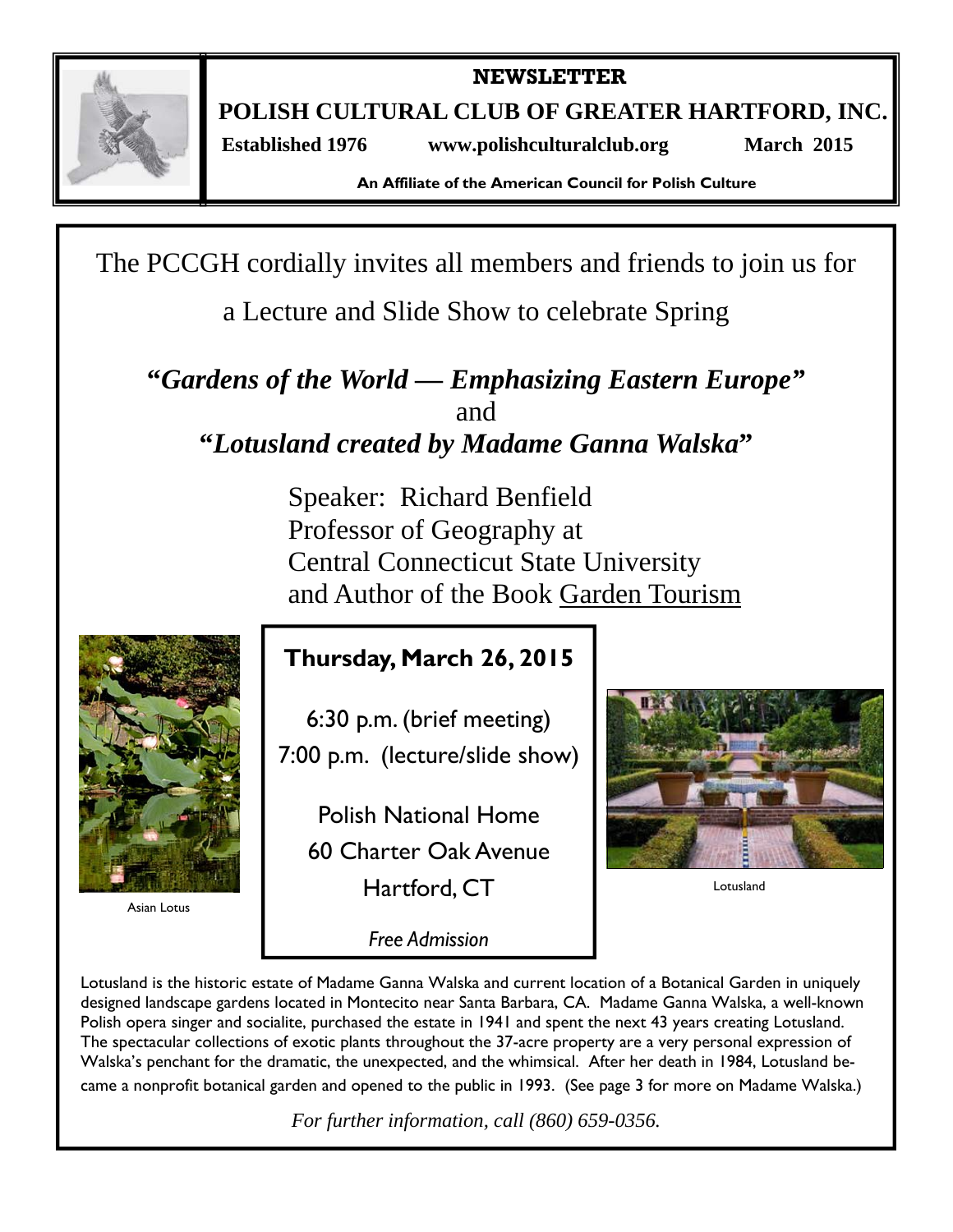

# **CO-PRESIDENTS' MESSAGE**

*Page 2* **NEWSLETTER** 

Dear Club Members:

There can be no doubt that all of us are counting down the days to Spring as we near the end of this extremely difficult winter. As a jump-start to warmer days, we invite you to join us for a garden-themed slide show lecture on Thursday, March 26 on "Gardens of the World—Eastern Europe" and "Madame Ganna Walska's Lotusland." The speaker will be Richard Benfield, Professor of Geography at CCSU. Please see page 1 for further details on the program and page 3 for information on Madame Ganna Walska.

You will find several enclosures in this Newsletter. The first is a 2015 PCCGH Scholarship application, which we hope you will share with a deserving scholar. As a PCCGH member, you may sponsor such a student. Second, thank you to everyone who paid their dues so promptly; membership cards are enclosed. Lastly, we are most excited about the new venture which Nancy Yiznitsky and Carol Phelan have collaborated on with the assistance of Krystyna Farley and Anna-Mae Maglaty — a Polish Find-the-Word Puzzle on Foods and Beverages of Poland, the third enclosure. It is a fun way to stimulate the thinking processes while at the same time reviewing some Polish words. The grid word answers, including English translations, will appear in the next Newsletter.

 If you get a chance, check out the Photo Gallery on the Club's website: www.polishculturalclub.org. Photos from several recent events have been added.

In closing we wish everyone a Happy and Blessed Easter —

#### *Wesołych Swiąt Wielkanocnych*!



Please remember that you may contact either one of us if you have any questions. We are proud and honored to serve as your Co-Presidents.

Pattie Kaczynski Fran Pudlo (860) 677-0628 (860) 659-0356

**COULD YOU DO US A FAVOR**? We would like to have the ability to send electronic communications in the future. Please send an e-mail to:  $frac{1}{2}$   $frac{1}{2}$   $frac{1}{2}$   $frac{1}{2}$   $frac{1}{2}$   $frac{1}{2}$   $frac{1}{2}$   $frac{1}{2}$   $frac{1}{2}$   $frac{1}{2}$   $frac{1}{2}$   $frac{1}{2}$   $frac{1}{2}$   $frac{1}{2}$   $frac{1}{2}$   $frac{1}{2}$   $frac{1}{2}$   $frac{1}{2}$   $frac{1}{2}$   $frac{1}{2}$   $frac{1}{2}$   $frac{1}{2$ mail address and any other address or telephone number changes, and we will update our membership contact information. THANK YOU!



# **WELCOME / WITAMY to NEW MEMBERS**

**Roger and Linda LeMay** of Hartford

*Najpiękniejsza jest wiosna, gdyz pachną w niej wszystkie nadzieje . . .*  The most beautiful is spring, for it holds the scent of all our hopes . . . From: Polonia Biweekly Newspaper

## **JENNIE MARCONI-JAVORSKI SCHOLARSHIP**

**Sponsored by the Polish Cultural Club of Greater Hartford, Inc.** 



**Deadline: May 1, 2015** 

Scholarship applications, along with all requested materials, **must be received and postmarked no later than May 1, 2015**. An application has been inserted as part of this Newsletter. Applications can also be downloaded from the Club's website:

www.polishculturalclub.org.

Please visit the ACPC website www.polishcultureacpc.org for additional scholarship opportunities: "Scholarship for Study in Poland," "Pulaski Scholarships for Advanced Studies," and "Skalny Scholarship for Polish Studies."

*Florence Langridge and Virginia Pudlo, Scholarship Co-Chairs* 

#### **MEMBER NEWS**

Congratulations to **Krystyna Słowikowska Farley** and **Mary Mazurek Heslin** who were honored by the American Council for Polish Culture for their many past and ongoing efforts in promoting Polish culture and political involvement. Marion Winters presented the "Polish American Achievement Awards" on behalf of the ACPC

in a surprise ceremony held during Wigilia on December 12, 2014.



Krystyna Słowikowska Farley

Marion Winters (ACPC) and Mary Mazurek Heslin (photo by Brian Winters)

Special Get Well wishes are sent to **Patricia Archie**, who suffered a broken hip in a fall. Cards can be sent to Manchester Manor, Room 2023, 385 West Center St., Manchester, CT 06040.

Condolences are extended to Cheryl Pietrycha, President of the SS. Cyril and Methodius Ladies Guild, whose husband, John, passed away unexpectedly in February and also to the family of his sister, **Janice Pietrycha LaPenna.** The **LaPenna family** also suffered the additional loss of Lucille LaPenna, Lou LaPenna's mother, in February. Sympathy is expressed to member **Eugene Kowalczyk**  on the loss of his father, Eugene Kowalczyk on March 5, 2015.

| <b>NEWSLETTER STAFF</b> |                                     |                        |
|-------------------------|-------------------------------------|------------------------|
| <b>L</b> Editor:        | <b>Frances Pudlo</b>                | (francespudlo@att.net) |
| Assistant Editor:       | <b>Anna-Mae Maglaty</b>             |                        |
| Staff:                  | Carol Bogon Phelan, Nancy Yiznitsky |                        |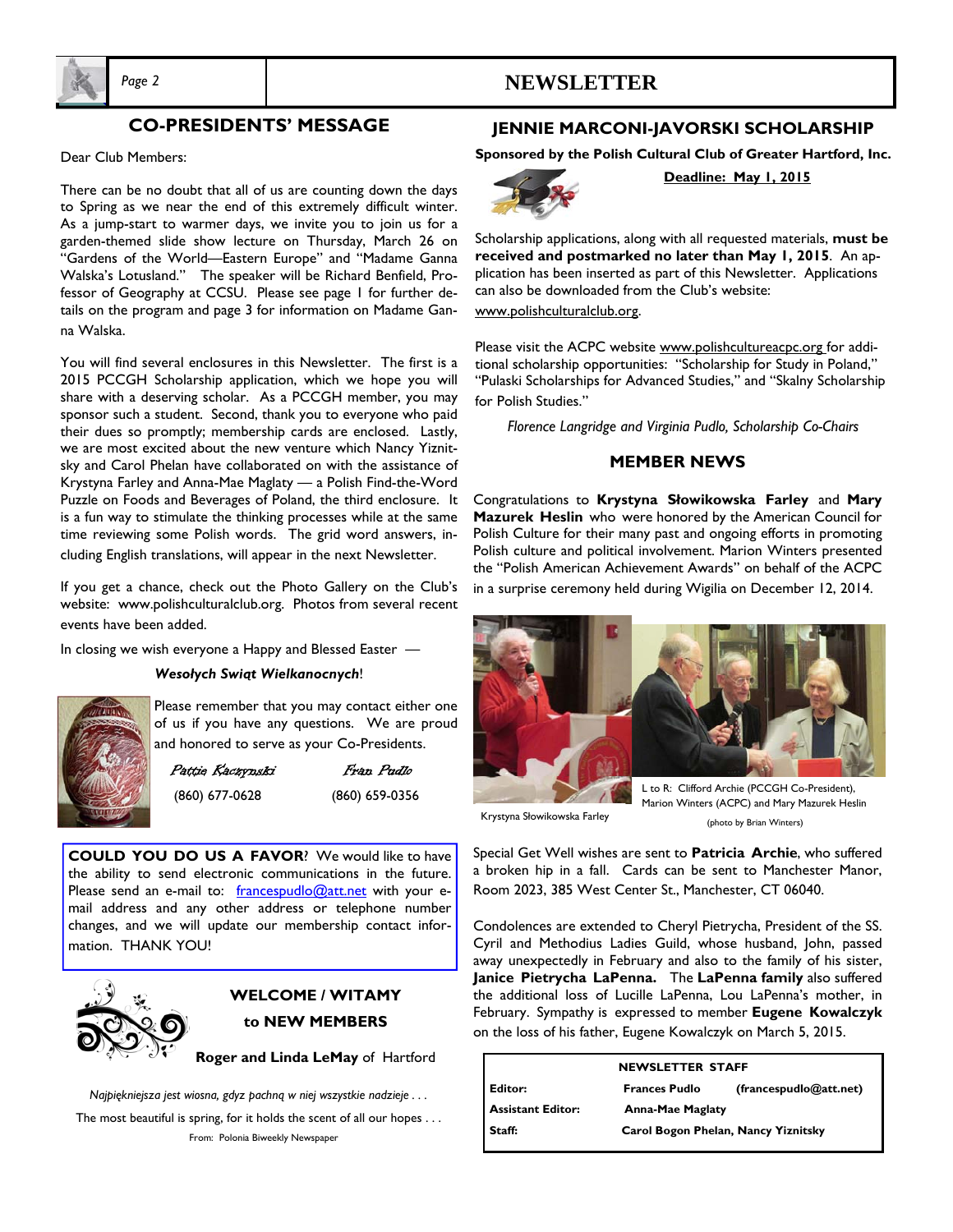# *Page 3* **Polish Cultural Club of Greater Hartford, Inc.**

### **DID YOU KNOW . . . That Madame Ganna Walska was an Opera Singer, Socialite, and Garden Designer?**



The woman who was to become the extraordinary Ganna Walska had quite ordinary origins. Born Hanna Puacz in 1887 in Brest-Litovsk, Poland, she took the stage name of Madame Ganna Walska at the beginning of her musical career — Ganna is a Russian form of Hanna, and Walska was reminiscent of her favorite music, the waltz. Over the next decades, Madame Walska pursued a career as an opera singer despite her apparent renown for having a lackluster voice. This did not deter her from singing in New York and Paris and touring America and Europe, however, while attracting the attention of audiences, critics, and gentleman admirers on both sides of the Atlantic. During a performance of Giordan's *Fedora* in Havana, it is reported that she veered so persistently off key that the audience pelted her with rotten vegetables. It was an event that Orson Welles remembered and used to inspire aspects of the screenplay for *Citizen Kane*. Roger Ebert, in his DVD commentary on *Citizen Kane*, suggests that the character of Susan Alexander, the newspaper publisher's second wife, was based on Walska.

"I'm an enemy of the average" - Ganna Walska

Ganna Walska had six husbands:

- Arcadie d'Eingorn, a Russian Baron who was killed early in World War I. Their two year marriage had been dissolved.
- Dr. Joseph Fraenkel, a New York Endocrinologist. He died after four years of marriage.
- Multimillionaire sportsman and carpet tycoon Alexander Smith Cochran. They divorced after two years.
- American Industrialist Harold Fowler McCormick. They married in 1922 and divorced nine years later.
- English inventor of a death ray, Harry Grindell Matthews. They married in 1938; he died in 1941.
- Theos Bernard, a scholar of yoga and Tibetan Buddhism and book author. They divorced after four years.

Madame Walska authored an autobiography, Always Room at the Top, and continued to study both vocal music and spiritual teachings in search of creative fulfillment and personal enlightenment. Ever the socialite, in 1926 Walska purchased the Duchess of Marlborough Fabergé egg that had been offered by Consuelo Vanderbilt at a charity auction. It was later acquired by Malcolm Forbes as the first Easter egg in his Fabergé egg collection.

After residing in Paris and New York, Madame Walska turned her sights toward California's sunny climate and free-thinking residents. At the encouragement of Theos Bernard, her sixth and last husband, she purchased the 37-acre Cuesta Linda estate in Santa Barbara in 1941, intending to use it as a retreat for Tibetan monks, and renamed it "Tibetland." The Tibetan monks never appeared because of restrictions on wartime visas and sometime later, after divorcing Bernard, Madame Walska changed the name of her estate to "Lotusland" in honor of the flower held sacred in Indian and Ti-



betan religions, the lotus, *Nelumbo nucifera,* as well as the lotus growing in several of her garden's ponds. She then began what would be a gradual transformation from well-known socialite to garden designer. Most of her energy and resources were poured into creating a botanical garden of rare plants using her natural artistic talents to create a fantasy world of exquisite beauty. To accomplish this, she worked with a number of landscape architects and designers, including Lockwood de Forest, Jr., Ralph T. Stevens, William Paylen, Oswald Da Ros, and Charles Glass.

Madame Walska herself was a talented designer and is well regarded for distinctive gardens of exceptional creativity. She especially loved to mass single species of plants together. She wanted the best, the biggest, and the most unusual plants available and was often willing to pay any price to get them. So determined was she to finish the work she had begun that in the 1970s she auctioned off some of her jewelry in order to finance her final creation — the cycad garden. Up until the last few years of her life, she was the feisty, intractable "head gardener" of Lotusland. Ganna Walska died on March 2, 1984, at Lotusland, leaving her garden and her entire estate to the Ganna Walska Lotusland Foundation, to ensure that her gardens would remain her legacy.

During her life, Ganna Walska received the following honors: Gold Cross of Merit from the Polish Government in 1931, Légion d'honneur order from the French government in 1934, and L'Ordre National des Arts et des Letters from the French government in 1972.